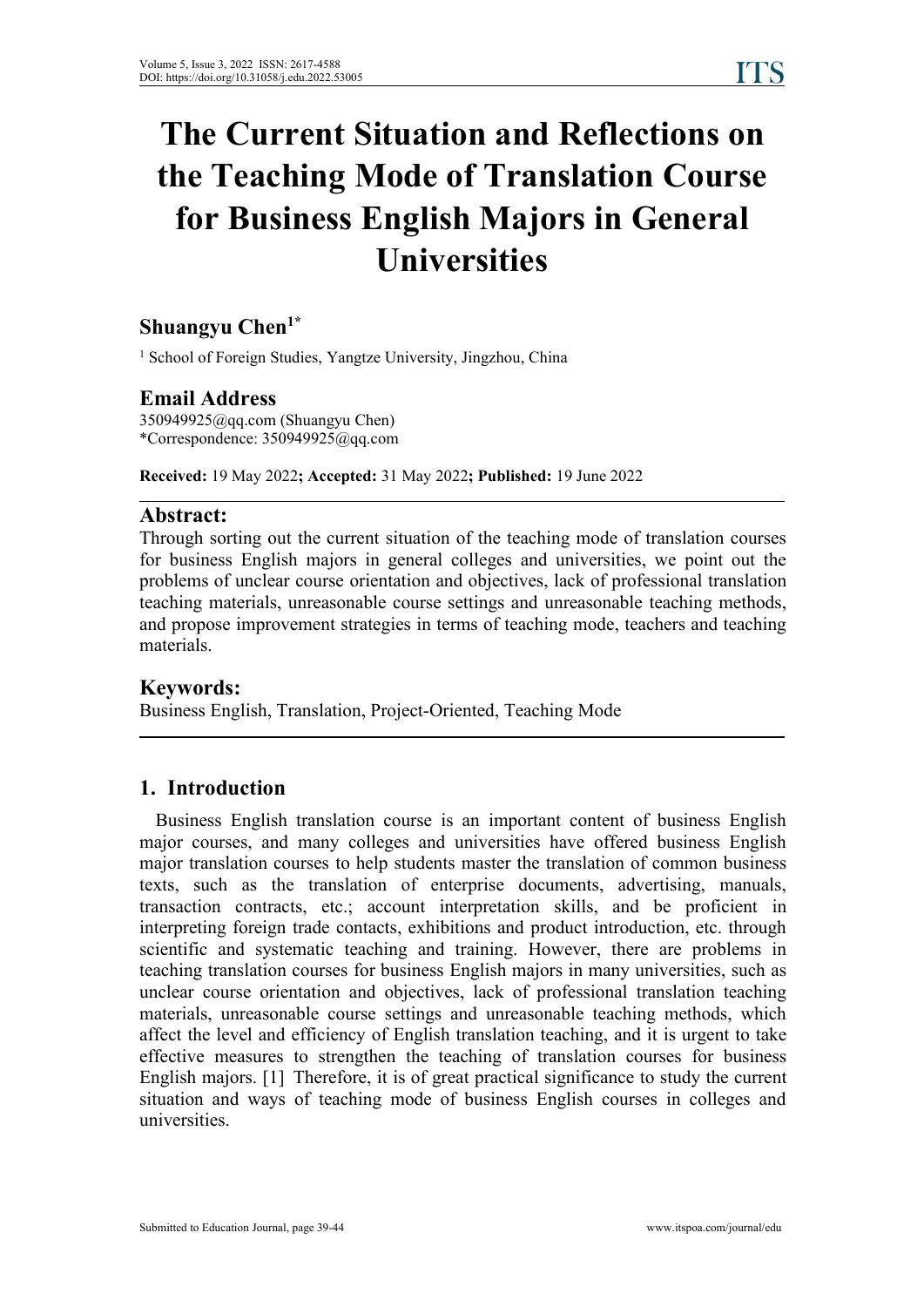# **2. Analysis of the Current Situation of the Teaching Mode of Business English Courses in General Universities**

At present, many universities in China still adopt the traditional teaching mode in teaching translation courses for business English majors, and the teaching objectives and professions are not strongly targeted, leading to the following problems in the teaching process:

# *2.1. Course Orientation and Objectives are not Clear*

Many people mistakenly equate the teaching of translation courses with training translators. Of course, it does not rule out the possibility of getting out of the classroom as translators, but it should be clearly defined that the purpose of teaching translation courses for business English majors is to let students understand and know the theory of translation and master the corresponding skills, so as to lay a solid foundation for their future development, not just to become translators. [2] However, many teachers lack scientific and feasible programmatic teaching execution documents, and the positioning and objectives of course teaching are not clear, leading to a strong blindness in teaching.

# *2.2. Lack of Professional English Translation Teaching Materials*

Due to the lack of professional English translation teaching materials, the translation teaching materials adopted by many colleges and universities are of good and bad quality, and many contents are not suitable for the cognitive level of translation students in colleges and universities, not to mention meeting the needs of today's society. The contents of translation textbooks for business English majors in many colleges and universities are put together, and many of them are seriously out of line with the times and do not follow the principle of combining business English translation and practice, which leads to unclear learning objectives of students and affects learning efficiency.

# *2.3. The Curriculum is Unreasonable*

The reason for this phenomenon is that they do not consider the logical relationship of the courses and do not carefully calculate the time required for theoretical knowledge and skills training of translation courses, which leads to confusion in the course, the teaching plan is rather confusing, which is not conducive to students' learning and affects teaching efficiency. [3]

# *2.4. The Teaching Methods are Unreasonable*

Many teachers still adopt traditional teaching methods and tools, and spend more time on learning language structure and grammar, leaving relatively less time for students to train translation, which can not complete the teaching tasks within the prescribed teaching time. They are not able to complete the teaching tasks within the prescribed teaching time, and the overall teaching objectives are not achieved at the end of the semester, which makes it difficult to improve students' English translation skills.

# **3. Analysis of Effective Ways to Improve the Teaching Efficiency of Translation Courses for Business English Majors in General Universities**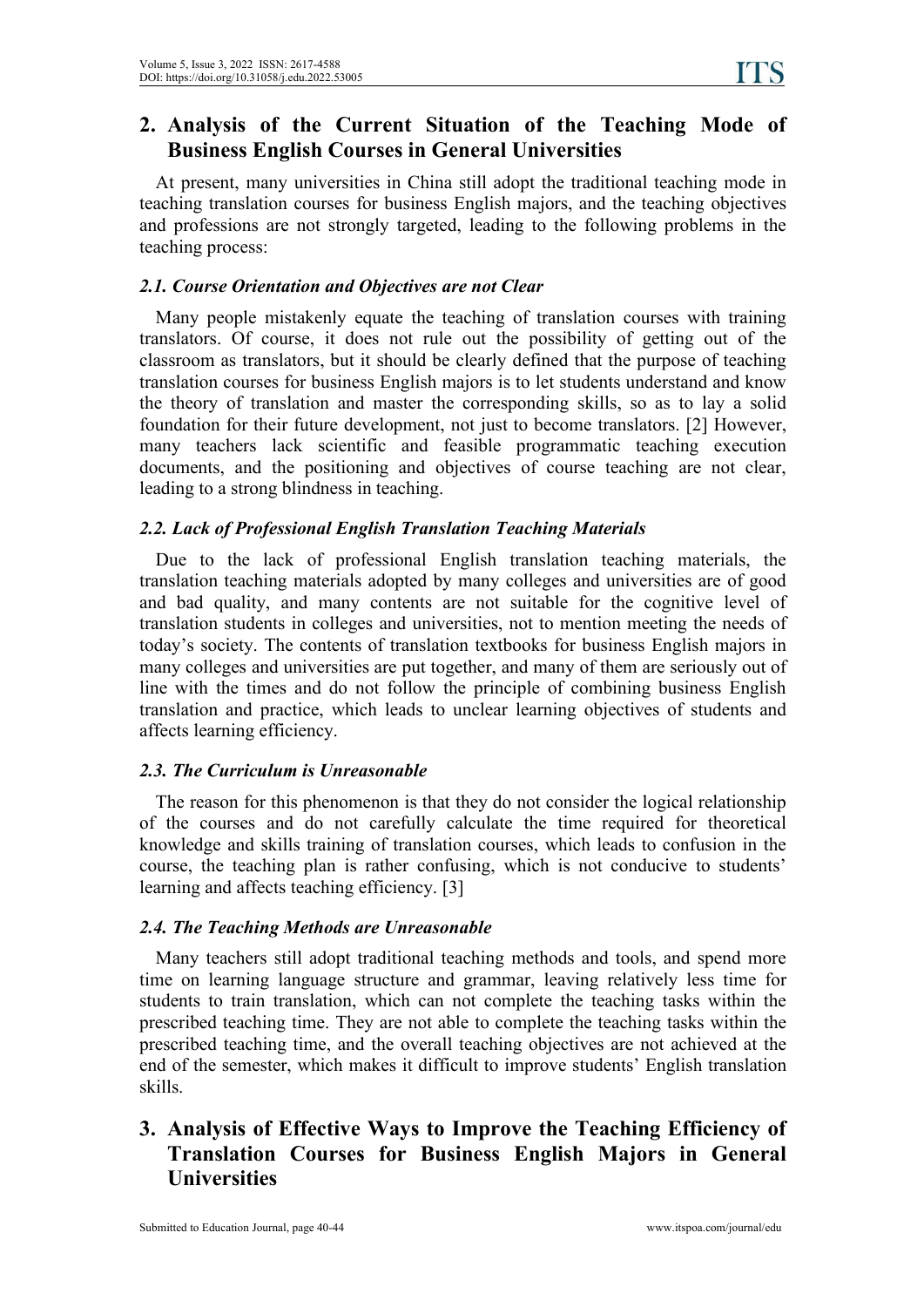### *3.1. Improving Teachers' Qualifications*

The level of English teachers is the key to influence the teaching level of translation courses of business English majors in colleges and universities. To improve the teachers, we must proceed from the following aspects: firstly, encourage English teachers to further study the second major in business direction, so as to improve the teachers' English level and business knowledge level; secondly, through recruitment, hire part-time teachers with foreign trade background business practice experience and with English professional background; again, implement the university-enterprise cooperation, the cooperation between the university and the foreign trade enterprises, the staff of the foreign trade enterprises with rich foreign trade experience, business theory knowledge and solid English site as part-time teachers.

#### *3.2. Textbook Reform*

The difficulty of translation materials for English business English majors is not suitable for students' foundation, and the content is out of line with the times, which is an important factor affecting the teaching level. The purpose of textbook reform is to learn the English knowledge and translation skills needed for professional positions within a limited period of time. Therefore, when choosing the teaching contents, we should take business English translation projects as the teaching contents, such as advertisement translation, business card translation and trademark translation, etc., so as to improve the practicality and relevance of the teaching contents and infiltrate the translation theory and translation skills into the translation practice. The focus of teaching content reform is to improve students' translation ability of business texts and practicality, to master the common translation skills in business scenes and daily training process, and to improve the practical English translation ability of business English translation students in international business activities. [4]At the same time, students' social research, teachers' social practice, translation clubs and past outstanding graduates can be introduced into the practical training teaching, which can not only improve students' learning enthusiasm and initiative, but also improve students' practical translation ability.

#### *3.3. Adopt Diversified Teaching Mode*

There is no definite way to teach, so when teaching translation courses for business English majors, diversified teaching modes should be adopted, including the following aspects.

(1) Promote the use of "project-oriented teaching mode". The learning of language and business culture in the context of globalization has become a world trend, and the training of business translation talents to communicate with heterogeneous cultures is becoming a crucial competitive strategy in the development of international trade. The "project-oriented teaching mode" is one of the common teaching modes of business English majors in China, which reflects the latest concept of professional education of foreign language in today's universities. [5] It breaks the boundary of course content, divides the course teaching content into enterprise projects and tasks closely related to the profession, integrates classroom and training room, organizes and implements teaching and assessment according to the project, realizes project-oriented curriculum, independent learning, interactive teaching and specialized skill training, and achieves the purpose of exploring the law of cultivating high-skilled talents in teaching practice. This model reflects the goal of cultivating talents in vocational education and directly links students' vocational ability and course teaching, which has been unanimously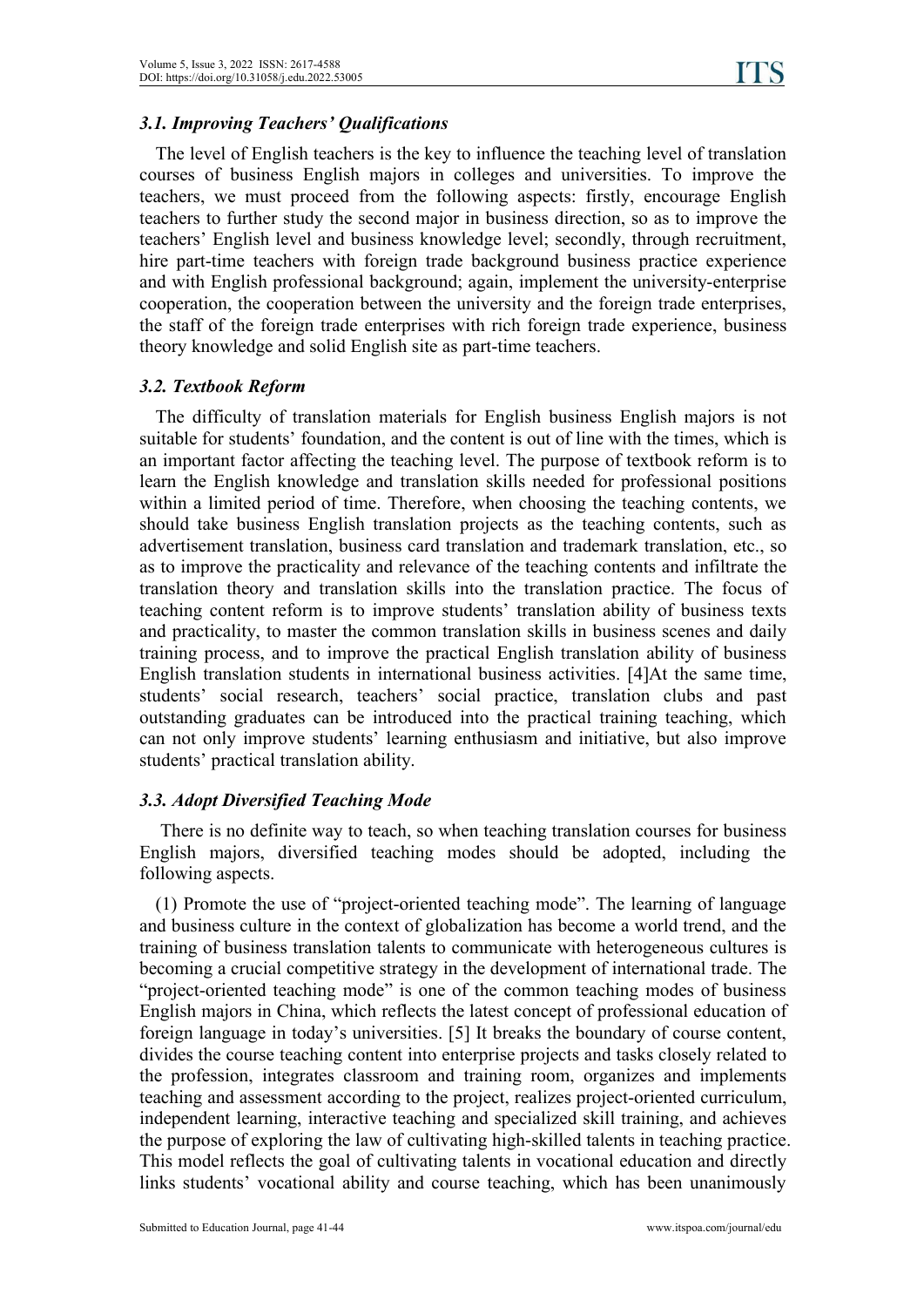praised by experts at home and abroad. Taking English majors in the College of Foreign Languages of Changjiang University as an example, the steps of implementing the "project-oriented teaching model" are as follows: First, a survey was conducted on a sample of hundreds of English majors and business English majors in the College of Foreign Languages of Changjiang University to understand the overall situation of students' learning and skills mastery in translation courses, and by visiting five business English majors in and outside the province to understand their teaching models and methods. Secondly, by visiting five cooperative enterprises of this major, we understand the translation objects and requirements of enterprises in business English translation, and formulate the syllabus and contents that meet the cultivation needs of this major; Thirdly, by establishing translation workshops, setting up an on-campus practice base for simulated business English translation, closely contacting with cooperative enterprises, and grafting school-enterprises, we can Finally, by strengthening the connection between professional teaching and enterprise demands, we can match the contents, timely evaluation, feedback and adjustment. The practice shows that the application of "project-oriented teaching mode" is of great significance to the healthy development of society, comprehensive development of individuals and reform and development of higher education, among which, the most prominent is that it can drive the socio-economic development. [6]

(2) Promote the use of "class, competition and certificate" trinity teaching mode." It is one of the inevitable trends of the reform of business English translation teaching in modern colleges and universities to hold English competitions regularly and let all students participate in them, so that students can apply what they have learned in class in real life, which can not only stimulate students' interest and initiative in learning, but also let them apply what they have learned, such as For example, the integration of "English Public Language Contest" and "Business English Translation" courses,"integration of courses and certificates" means that the curriculum will be set and taught according to the needs of professional examinations, and the teaching contents must be consistent with the contents of examinations. The course content must be consistent with the content of the examination, and students will learn the content related to the professional certificate examination through the course teaching. [7] For example, the curriculum is designed to obtain the translation certificate of the Ministry of Personnel, the translation certificate of the Ministry of Education, the interpretation certificate, and the certificate of foreign affairs liaison interpreting level certification, etc. This kind of targeted teaching can not only improve the translation level of students, but also obtain the relevant certificates to facilitate students' future practice.

(3) Case teaching mode. Due to the lack of teaching materials, some teachers went deep into enterprises, interviewed the management of enterprises, and recorded their business activities, and then made teaching materials by organizing them. The application of the case teaching mode in the teaching of translation courses of business English majors in colleges and universities requires "double-skilled" teachers, i.e. teachers who have both business practice experience and English professional knowledge, to develop teaching cases according to the syllabus and market demand, prepare reports after analysis, discussion and summary, and let students practice and review the cases through case imitation and demonstration. Through analysis, discussion and summarization, the teacher prepares reports, and through case imitation and demonstration, students can practice and review their language skills and translation skills in the process of practice. The difficulty of case teaching mode is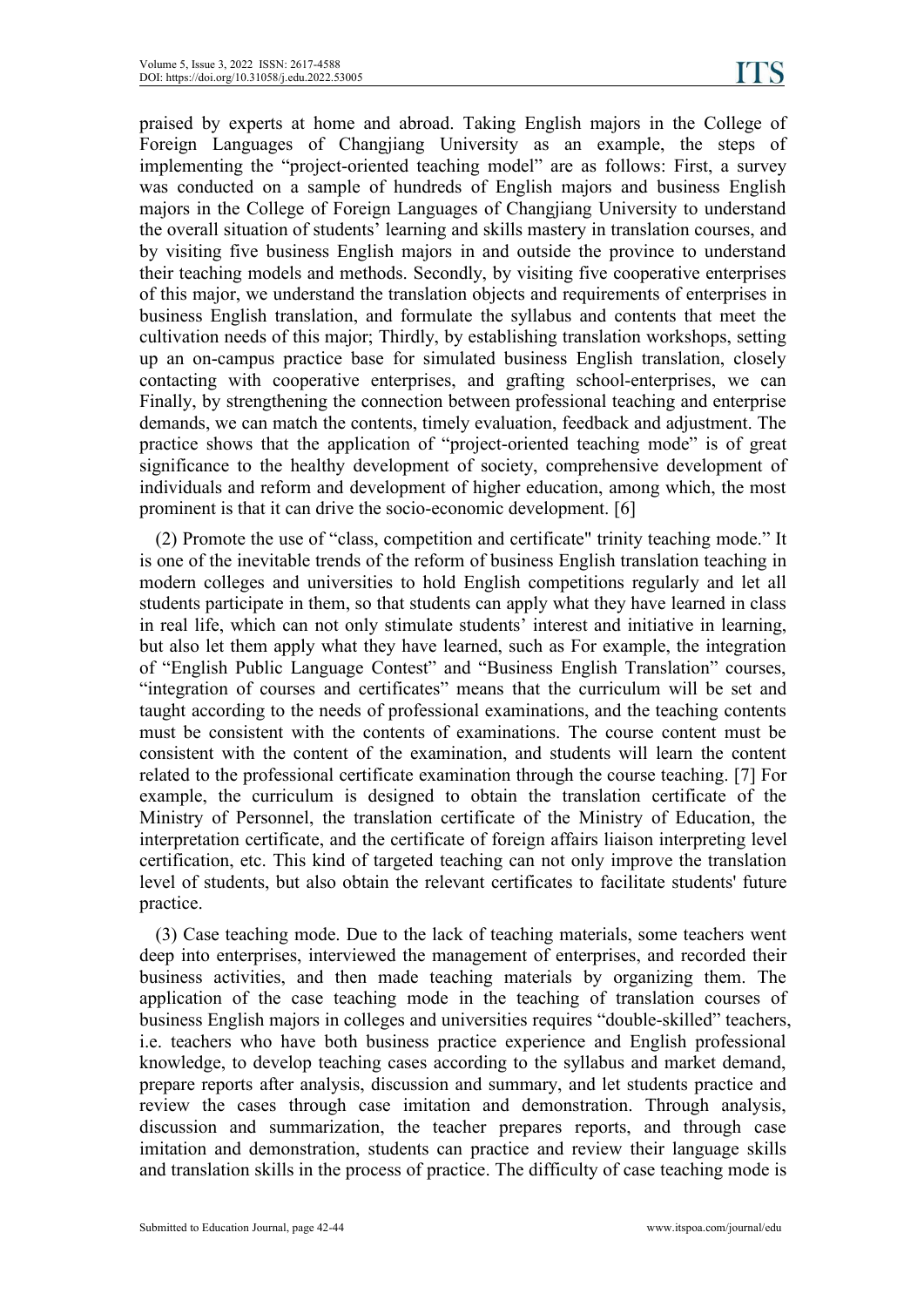that many colleges and universities lack "double-skilled" teachers, so modern colleges and universities should hire foreign trade enterprises or state-owned enterprises who have been engaged in business activities for many years to work part-time or hold lectures in schools.

### *3.4. Application of Multimedia Courseware*

The purpose of teaching translation courses for business English majors in colleges and universities is to cultivate composite translation talents with both translation theoretical knowledge and practical skills. In the process of teaching business English translation courses, multimedia courseware is introduced, and teachers can implement more effective teaching with the help of multimedia equipment. The application of multimedia teaching equipment, using rich and interesting teaching information, can transmit as much knowledge and skills to students in a short time, which can increase students' interest and enthusiasm in learning and participate more actively in English translation teaching, and significantly improve teaching efficiency. At the same time, the use of multimedia equipment can create specific teaching situations, for example, creating business application scenarios in which students play the roles of business activities to help students better understand and master the teaching contents in the process of practice, and at the same time let students enjoy the fun of classroom teaching in the process of experience, which significantly strengthens the teaching effect.

### **4. Conclusions**

Based on the background of economic globalization, trade and communication between countries all over the world are becoming more and more frequent, and the importance of English as an important language for communication between countries is self-evident. However, according to the current situation of business English translation teaching in China's colleges and universities, the situation of business English translation teaching in colleges and universities is not optimistic. Therefore, we should take effective ways to accelerate the teaching reform of business English courses in colleges and universities, enhance the relevance and practicality of business English translation courses, strengthen business English translation teaching in terms of teachers, teaching materials, teaching modes and teaching methods, and cultivate a group of comprehensive quality business English translation talents for the country and society.

# **Conflicts of Interest**

The author declares that there is no conflict of interest regarding the publication of this article.

### **Funding**

This research received no specific grant from any funding agency in the public, commercial or not-for-profit sectors.

# **Acknowledgments**

The author would like to acknowledge Professor Tian Chuanmao for his introduction and Professor Jack for his encouragement and guidance.